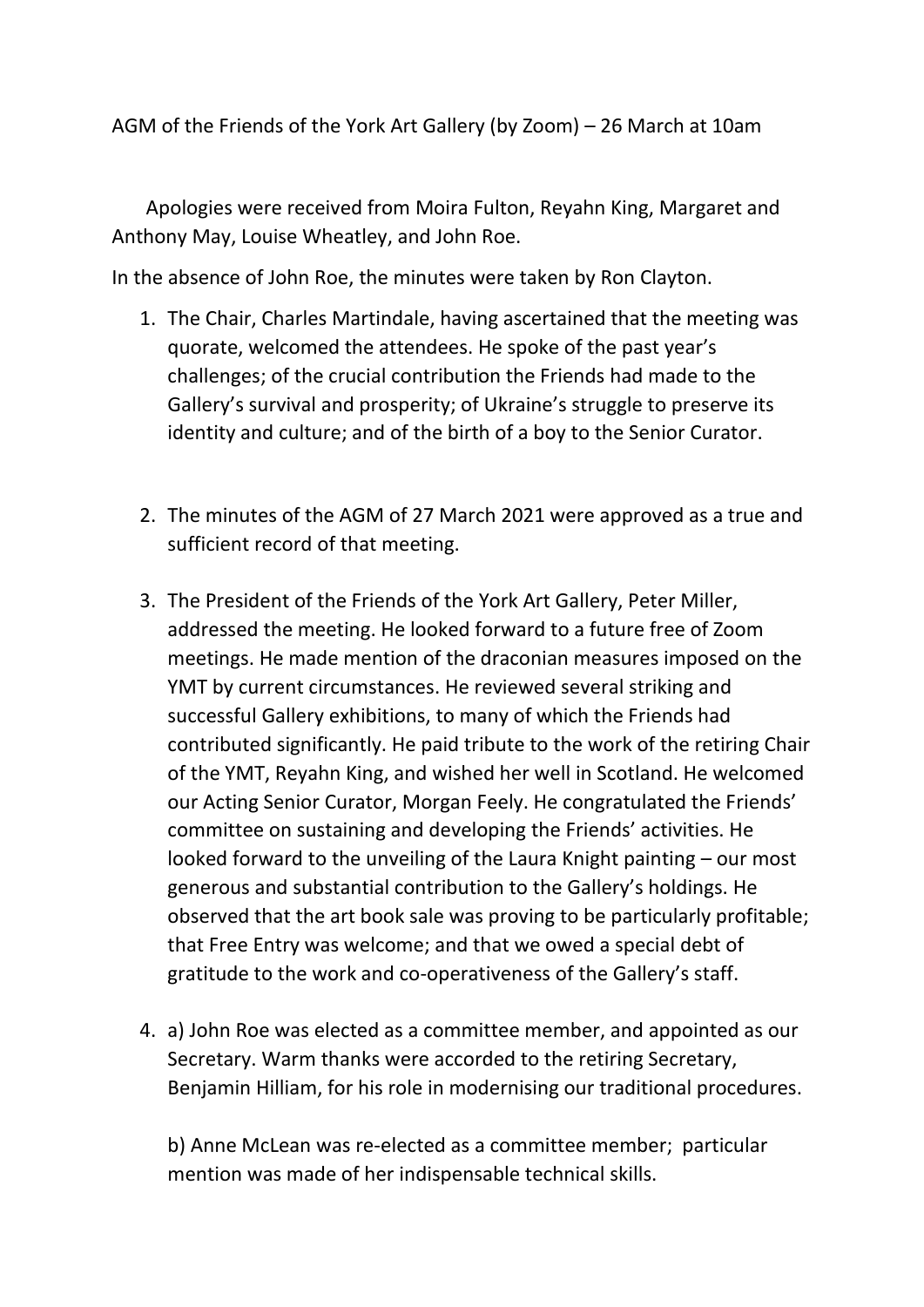c) Jeanne Neuchterlein and Ron Clayton were re-elected as committee members.

d) Helena Cox ( who introduced herself and sketched her past and present activities) was elected as a committee member. All were elected/ re-elected *nem. con.*

5. The Treasurer – Paul McLean, another valuable moderniser of our methods – reported (from South Africa) on the state of our accounts:

Income – 2021: £43,594 (2020: £21,816) The surplus - £14,453 – mainly due to profits from Events - has been transferred to Reserves. Grants: £13, 420 – acquisitions; conservation; bursary. Reserves: £199,459

- 6. The accounts for the year ended 31 December 2021 were approved, *nem. con.*
- 7. The appointment of an Independent Examiner was approved, *nem. con.*
- 8. Morgan Feely, the Acting Senior Curator, was welcomed by the Chair. He introduced himself and spoke of his and the Gallery's gratitude for the Friends' support. He surveyed the Gallery's recent and current events and exhibitions, and looked forward – as did we – to forthcoming exhibitions of 'Treasures from the Store' and 'Sin.' Some of those 'Treasures', he noted, might require conservation, and the Friends might expect a request for a contribution thereto. He reported that there was a 'pause on acquisitions' for the present while the YMT reviewed its policy in that field. He acknowledged that the YMT's current priorities were such that the refurbishment of the Burton gallery and the staircase-area was a project that was almost wholly dependent on the Friends' commitment to it.